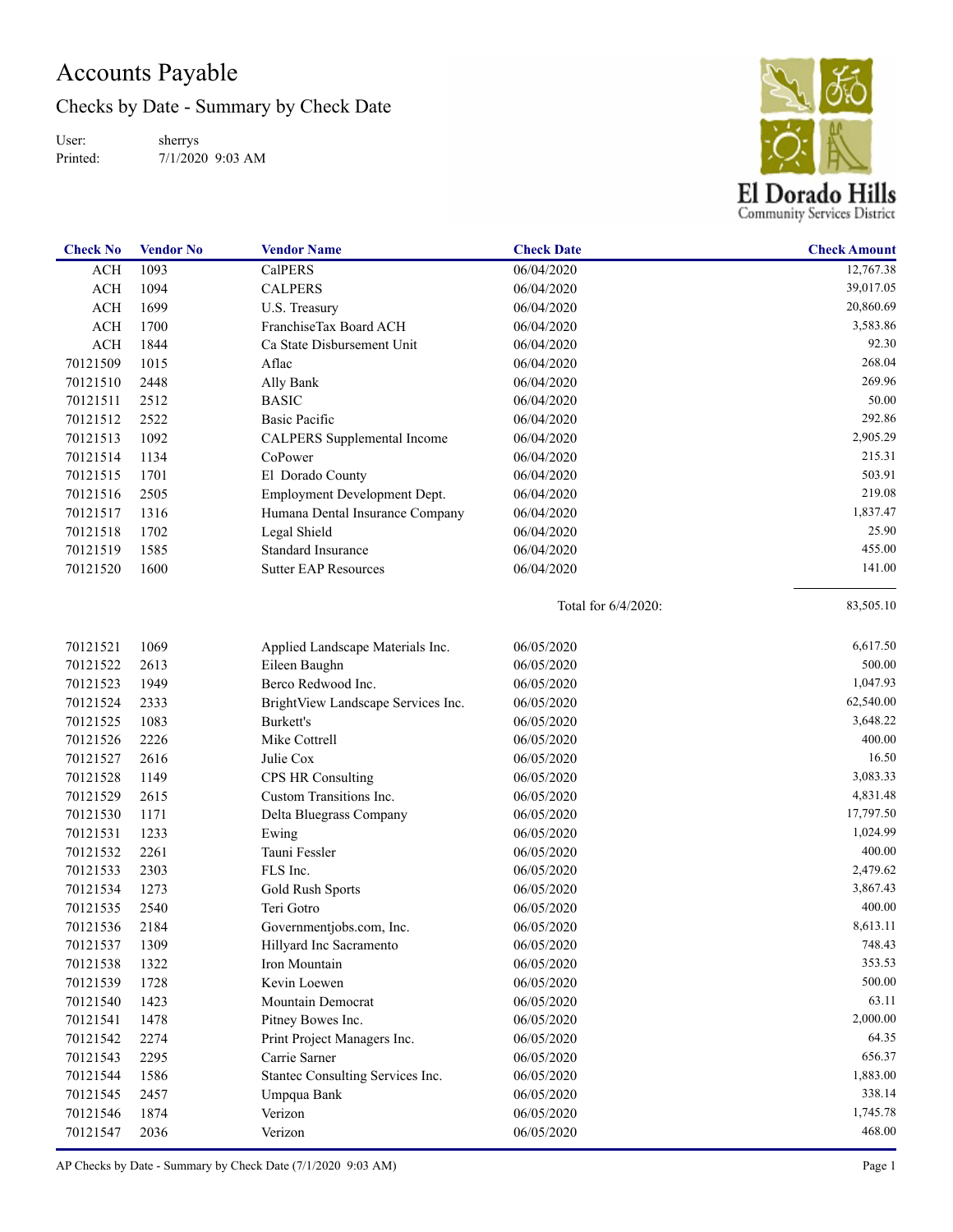| <b>Check No</b> | <b>Vendor No</b> | <b>Vendor Name</b>                   | <b>Check Date</b>    | <b>Check Amount</b> |
|-----------------|------------------|--------------------------------------|----------------------|---------------------|
| 70121548        | 2520             | Waterworks Aquatic Management, Inc.  | 06/05/2020           | 1,450.00            |
| 70121549        | 2567             | April West                           | 06/05/2020           | 200.00              |
|                 |                  |                                      |                      |                     |
|                 |                  |                                      | Total for 6/5/2020:  | 127,738.32          |
| ACH             | 1699             | U.S. Treasury                        | 06/16/2020           | 2,920.64            |
| <b>ACH</b>      | 1700             | FranchiseTax Board ACH               | 06/16/2020           | 647.82              |
|                 |                  |                                      | Total for 6/16/2020: | 3,568.46            |
| <b>ACH</b>      | 1093             | CalPERS                              | 06/18/2020           | 11,632.60           |
| <b>ACH</b>      | 1699             | U.S. Treasury                        | 06/18/2020           | 19,387.41           |
| <b>ACH</b>      | 1700             | FranchiseTax Board ACH               | 06/18/2020           | 3,067.02            |
| <b>ACH</b>      | 1844             | Ca State Disbursement Unit           | 06/18/2020           | 92.30               |
| <b>ACH</b>      | 1029             | <b>ARCO Business Solutions</b>       | 06/18/2020           | 900.23              |
| 70121550        | 2448             | Ally Bank                            | 06/18/2020           | 269.96              |
| 70121551        | 2522             | <b>Basic Pacific</b>                 | 06/18/2020           | 267.86              |
| 70121552        | 1092             | CALPERS Supplemental Income          | 06/18/2020           | 2,905.29            |
| 70121553        | 1701             | El Dorado County                     | 06/18/2020           | 401.68              |
| 70121554        | 2505             | Employment Development Dept.         | 06/18/2020           | 199.94              |
| 70121555        | 1582             | Accela Inc.#774375                   | 06/18/2020           | 825.00              |
| 70121556        | 1002             | AT&T                                 | 06/18/2020           | 217.15              |
| 70121557        | 1002             | AT&T                                 | 06/18/2020           | 1,536.22            |
| 70121558        | 2544             | AT&T                                 | 06/18/2020           | 40.50               |
| 70121559        | 2562             | Ashley Austerman                     | 06/18/2020           | 126.99              |
| 70121560        | 2240             | Benson Fence Co. A Corp.             | 06/18/2020           | 23,500.00           |
| 70121561        | 1949             | Berco Redwood Inc.                   | 06/18/2020           | 25.11               |
| 70121562        | 1362             | Lance Brunner                        | 06/18/2020           | 39,633.36           |
| 70121563        | 1083             | Burkett's                            | 06/18/2020           | 1,038.98            |
| 70121564        | 1259             | Carson Landscape Inc.                | 06/18/2020           | 1,125.00            |
| 70121565        | 1242             | Corelogic Solutions LLC              | 06/18/2020           | 440.00              |
| 70121566        | 2166             | David Taussig & Associates Inc.      | 06/18/2020           | 554.76              |
|                 | 1233             |                                      |                      | 347.59              |
| 70121567        |                  | Ewing<br>Erica Fernandez             | 06/18/2020           | 110.00              |
| 70121568        | 2617             |                                      | 06/18/2020           | 30.62               |
| 70121569        | 1968             | J.J.R. Enterprises Inc.              | 06/18/2020           |                     |
| 70121570        | 1353             | Kronick Moskovitz Tiedemann & Girard | 06/18/2020           | 14,581.10           |
| 70121571        | 2535             | LSA Associates Inc.                  | 06/18/2020           | 9,449.68            |
| 70121572        | 2321             | Original Watermen Inc.               | 06/18/2020           | 320.41              |
| 70121573        | 1456             | Pacfic Gas & Electric                | 06/18/2020           | 4,310.70            |
| 70121574        | 2604             | Sierra Building Systems Inc.         | 06/18/2020           | 3,203.87            |
| 70121575        | 2541             | Springbrook Software LLC             | 06/18/2020           | 2,325.00            |
| 70121576        | 1605             | Tailored Tree Inc.                   | 06/18/2020           | 12,270.00           |
| 70121577        | 1641             | U.S. Bank Corporate Payment Systems  | 06/18/2020           | 54,349.65           |
| 70121578        | 1655             | Vermont Systems Inc.                 | 06/18/2020           | 8,298.02            |
| 70121579        | 2520             | Waterworks Aquatic Management, Inc.  | 06/18/2020           | 1,450.00            |
|                 |                  |                                      | Total for 6/18/2020: | 219,234.00          |
| ACH             | 1093             | CalPERS                              | 06/26/2020           | 11,583.00           |
| ACH             | 1094             | <b>CALPERS</b>                       | 06/26/2020           | 38,630.07           |
| $\rm ACH$       | 1699             | U.S. Treasury                        | 06/26/2020           | 19,047.75           |
| $\rm ACH$       | 1700             | FranchiseTax Board ACH               | 06/26/2020           | 3,054.18            |
| $\rm ACH$       | 1844             | Ca State Disbursement Unit           | 06/26/2020           | 92.30               |
| 70121581        | 1015             | Aflac                                | 06/26/2020           | 268.04              |
| 70121582        | 2448             | Ally Bank                            | 06/26/2020           | 269.96              |
| 70121583        | 2512             | <b>BASIC</b>                         | 06/26/2020           | 50.00               |
|                 |                  |                                      |                      |                     |